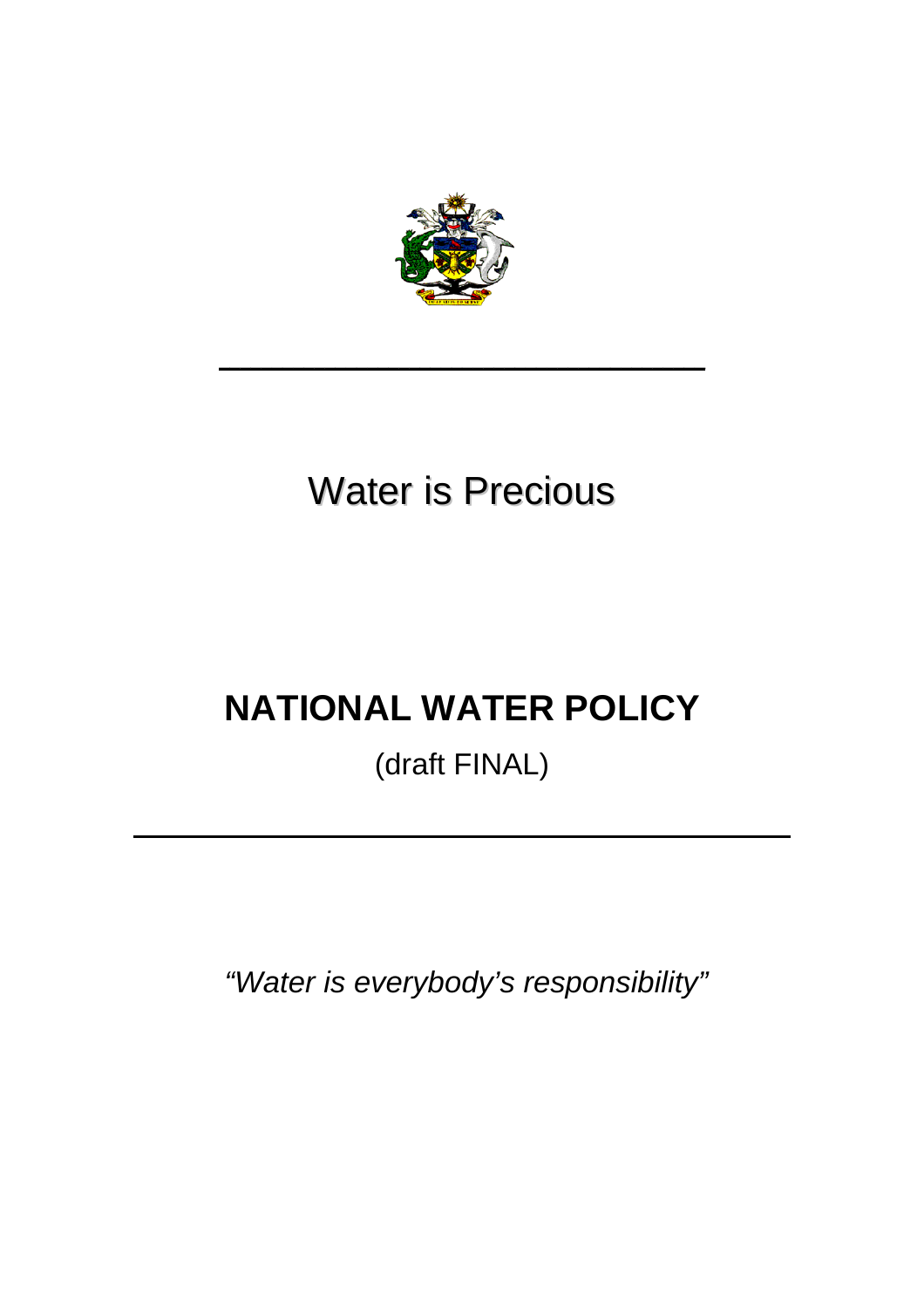#### **INTRODUCTION**

Major global concerns such as water shortages against burgeoning population growth, water pollution and climate variations causing severe droughts, have prompted calls for water sector reforms worldwide. Naturally, the people of the Solomon Islands, as responsible stewards of the environment, have joined the global efforts of addressing such alarming issues through engaging in a comprehensive water sector reform programme of their own. The longestablished perception that water is an infinite resource is not consistent with sound stewardship and the need to seriously protect and conserve our environment's precious natural resource for future generations to enjoy is realized in this policy.

Government's proactive stance in ensuring that the water sector is reformed is reflected in the National Economic Recovery, Reform and Development Plan 2003-2006 (Key Strategic Area 4). With the phasing out of that plan, the focus on water sector improvement continues under the current Government and is reflected in its policy framework (May 2006). Effectively, this Water Policy (The Policy) document merely builds on past and continuing efforts aimed at bringing the holistic vision that the Solomons hold of their water into view.

The Policy discusses the current status of Solomon Island's water sector and provides a broad set of strategies, designed to guide the sector's development and focussing on ensuring that the needs and aspirations of the people of SI are met. To this end, the objectives of the Policy will facilitate an enabling environment that encompasses an integrated multi-sectoral approach to sustainable water management.

The Policy addresses in the main the two sub-sectors below:

- i) Water Resources Management
- ii) Water (and Sanitation) Services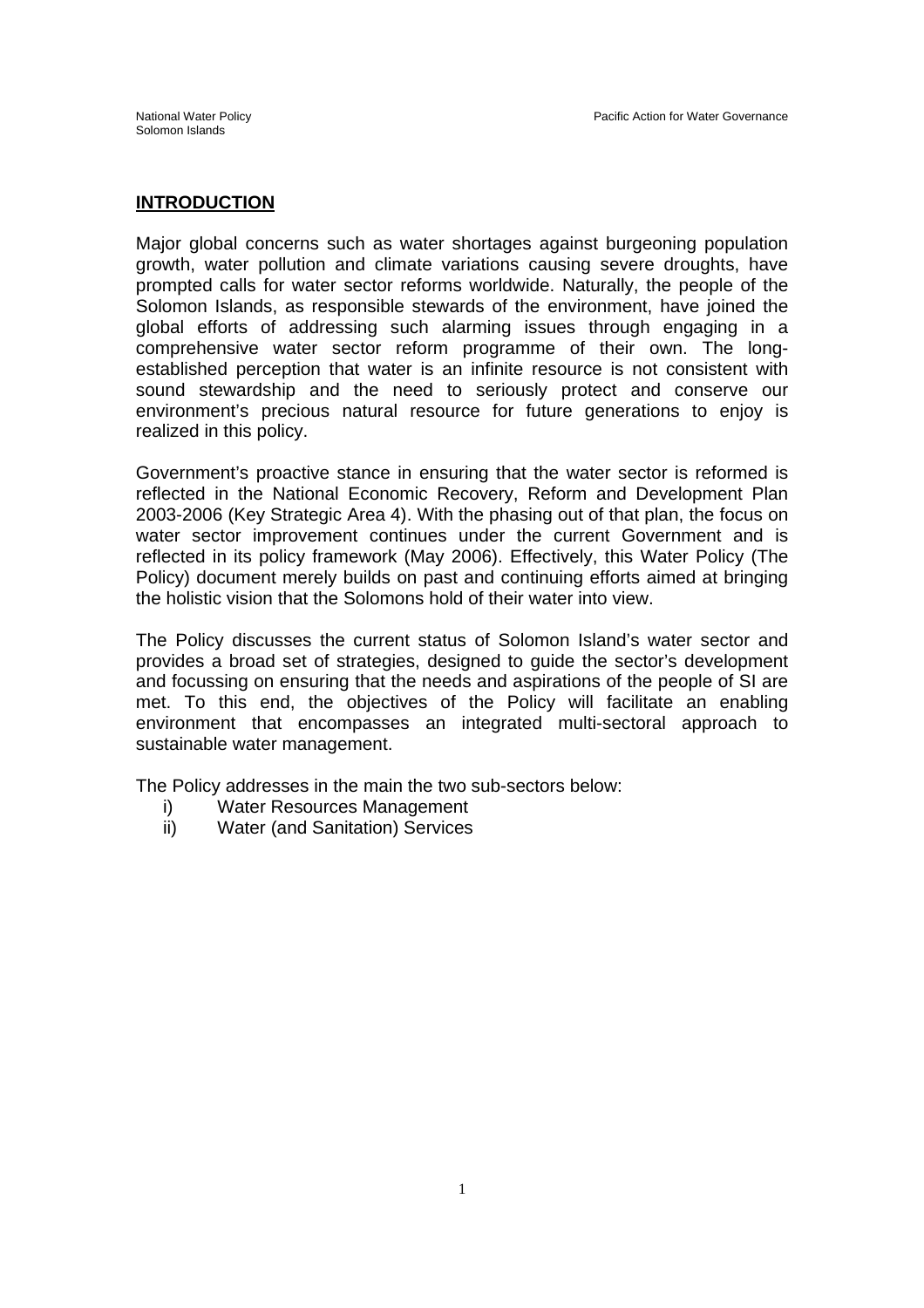#### **VISION**

Every Solomon Islander shall have reasonable access to sustainable, adequate, quality water.

#### **MISSION STATEMENT**

In partnership with all stakeholders, ensure the sustainable development, management and supply of water, wastewater services as well as appropriate sanitation for the benefit of current and future generations of Solomon Islanders.

## **WATER SECTOR**

#### *Definition*

The water sector can be generally defined or described as a group of institutions that are interrelated through a common interest in water (consumptive and nonconsumptive). This includes agencies that develop and manage water resources, provide water supply, wastewater and sanitation services and use significant volumes of water for specific sectoral needs, such as agriculture, electricity and recreational purposes.

#### *Mandate*

The existing legislation in the Solomon Islands that govern and impact on the water sector comprise the following:

*Water Resources Management* (conservation and development)

River Waters Ordinance 1969: provides measures for watershed control in relation to rivers only and regulates the use of designated river water through permit applications;

Environment Act 1998: provides for the protection, preservation and conservation of the environment, including the prevention and control of pollution to water;

Public Health Ordinance 1970: authorises inspections to be conducted for the regulation of water pollution

Solomon Islands Water Authority Act 1992: the Solomon Islands Water Authority was established under this Act and is currently charged with providing the proper management and development of urban water resources and services and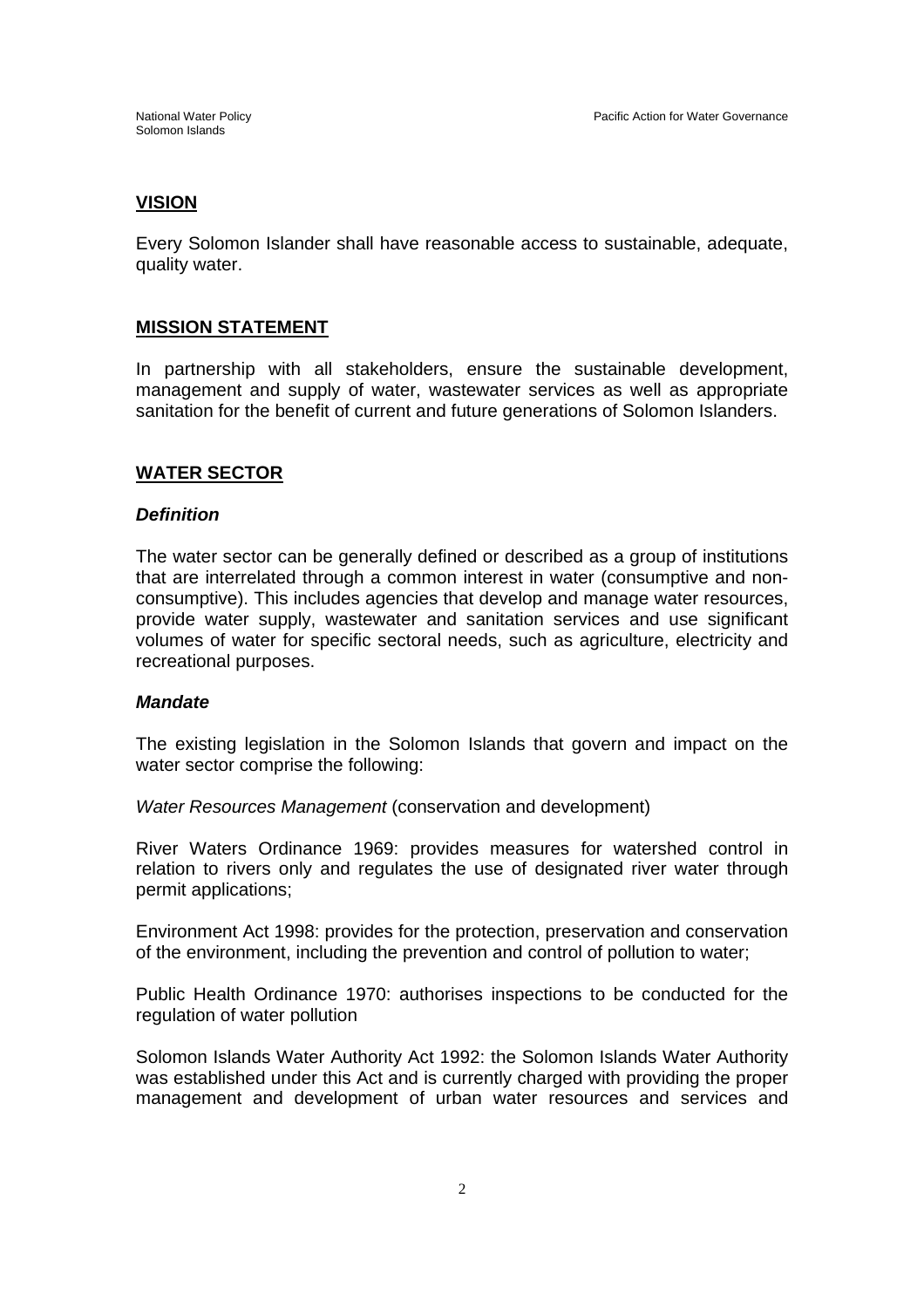sewerage services in the Solomon Islands.

Environmental Health Act & Provincial Ordinance

## *Organisations and Functions of the Water Sector*

The table below indicates the key organizations and their roles in relation to the water sector in the Solomon Islands.

| Organisation                           | <b>Function</b>                        |
|----------------------------------------|----------------------------------------|
| Ministry of Mines and Energy, Division | Responsible for water resources        |
| of Water Resources                     | assessment and management: SIWA        |
|                                        | functions under this Ministry.         |
| Department of Forestry, Environment    | Responsible for environmental          |
| and Conservation                       | assessment and protection.             |
| Ministry of Health                     | Water supply in rural areas<br>and     |
|                                        | supervision of sanitary conditions for |
|                                        | the whole Solomon.                     |
| Ministry of Provincial Government and  | Responsible for water supply in the    |
| <b>Constituency Development</b>        | provincial centers except the urban    |
|                                        | areas where SIWA operates.             |
| Ministry of Agriculture and Land       | Responsible for executing contracts    |
|                                        | with the land owners for water rights  |

# **SECTOR PERFORMANCE**

The performance of the Water Sector examines what and how the sector has contributed towards the social, economic and environmental development of the Solomon Islands. Performance can be measured by developing appropriate indicators that demonstrate how well water sector goals and objectives are being met. Such indicators provide a useful tool in reviewing this policy and its associated programmes. In order for comparisons to be drawn and forecasts made regarding water performance, qualitative and quantitative indicators need to be developed first from a reliable source of data, and thereafter requiring consistent collection.

The indicators discussed in this document show the extent to which the sector has been developed so far to manage water resources, provide basic water and sanitation services, and the quality at which these services are being delivered. While not comprehensive given inadequate data availability, the indicators provide insight into problems and potentials for integrated water resources management.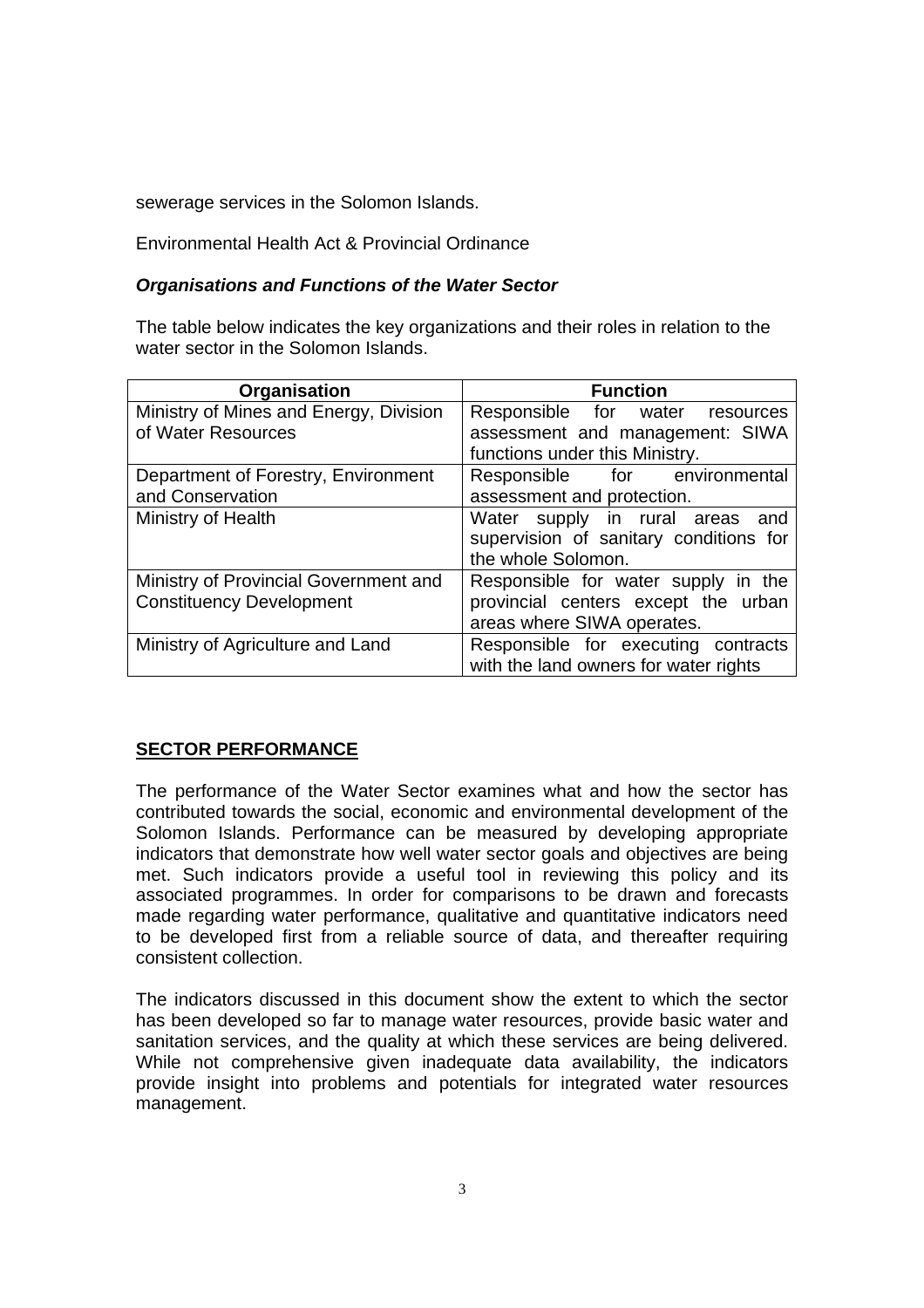#### **Water Resources**

Water resources is a general term encompassing the concepts of availability (the location, spatial distribution, or natural fluctuations of water); accessibility (given availability, whether people can access it or afford water in adequate quantities); and quality (whether accessed water is free of contaminants and safe for consumption). It also describes water in various forms, such as groundwater and surface water.

#### *Water Resources and Development.*

Water resources availability in Solomon Islands varied considerably from over abundance (sizeable rivers and streams on high islands) to scarce water resources in small islands and low lying atolls (rain harvesting and exploitation of vulnerable fresh water lenses). Where there is abundance, the question of quality always prevails.

The much needed development activities such as logging (especially uncontrolled) which is currently widespread in the country and the traditional slash and burn practices of farming (increased with increased population) have gradually and systematically negatively affected surface water resources quality and quantity, a threat to population and communities who are dependent on the water sources affected. This is real and an on-going concern for serious addressing.

In Solomon Islands, most water resources development are for human consumption and personal use, agriculture, industrial and some power generation (hopefully more hydro-power developments as renewable energy source).

#### *Water Resources Management*

Management refers to the ability to manage water development in a way that ensures long term sustainable use for future generations. In the Solomon Islands, responsibility for water resources management, including assessment, planning and development, is shared between the Ministry of Mines and Energy, Ministry of Health and Medical Services and Solomon Islands Water Authority. The present institutional framework for water resources management lacks proper coordination, featuring fragmented control as well as duplication and negligence of functional roles.

Issues pertaining to water rights and allocation have been flagged for Government intervention given the situation of customary land rights and ownership of water sources. Essentially, water resources are controlled and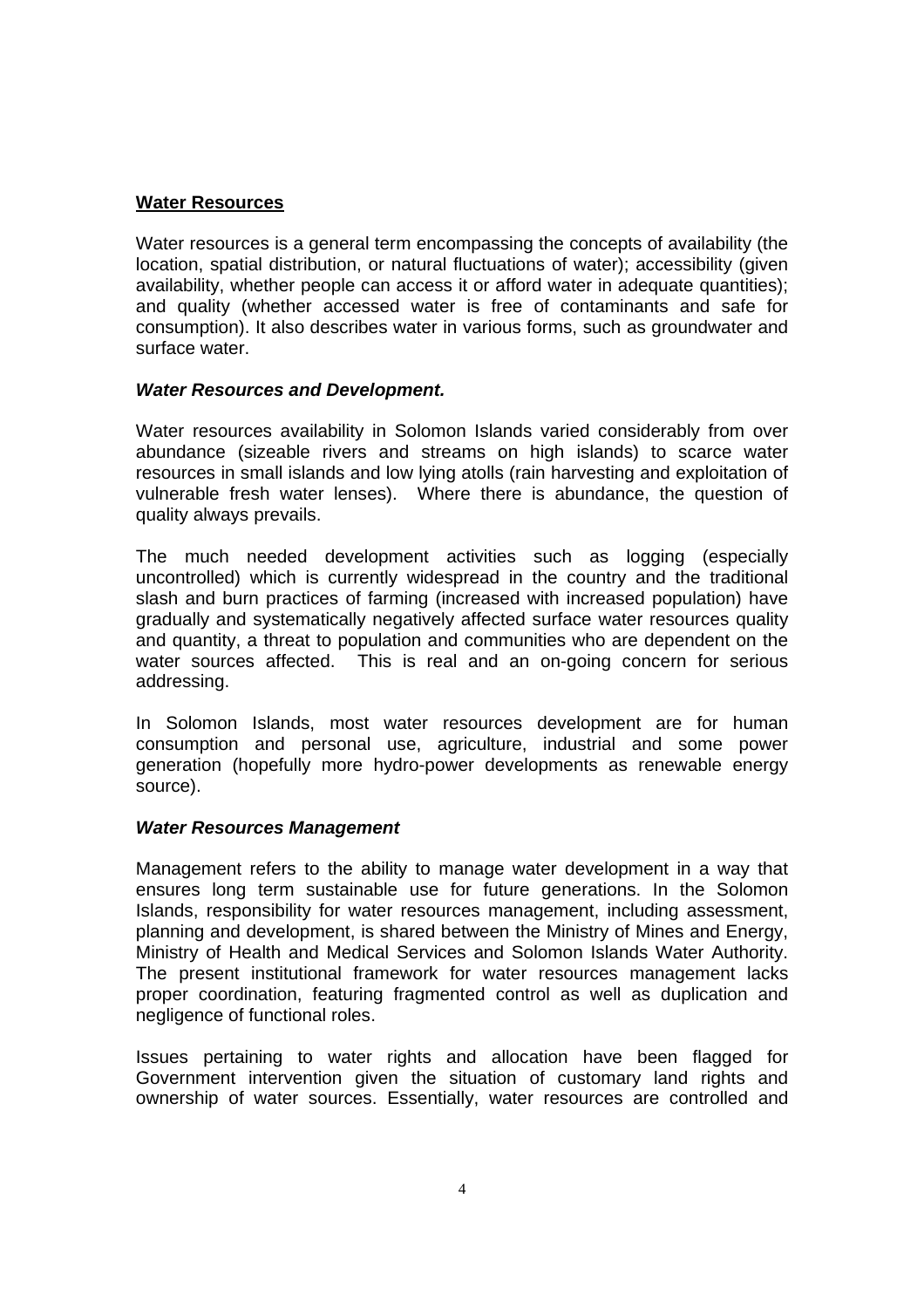regulated by Government; they are not explicitly declared as state property. This highlights the need for legislation review. There are also pressing concerns pertaining to the adverse effects of climate variability, traditional agricultural practices, deforestation and logging activities on the quality and quantity of water resources. Some efforts made to address these issues are reflected in the country's action plans, primarily targeted at improving the dearth of skills and capacity in overall water.<sup>1</sup> However, implementation is likely to occur over a longterm period.

#### *Community Awareness/Participation*

Fundamental to the success of water sector reforms is the level of participation and awareness of the community/stakeholders. Their input at various decisionmaking levels is warranted to ensure that the management of water resources is effective and efficient. Awareness amongst Solomon Islands' general population is limited, particularly in the rural areas concerning the effects of development, agricultural methods, climate change and natural disasters on water quality and quantity. Ignorance is also apparent regarding the nature of water and its finite state.

The Population Census 1999 revealed a low literacy rate nationwide which further exacerbates the lack of awareness regarding responsible water resources management. Developing and implementing measures for increasing awareness amongst the general users and landowners are critical.

Statistics reveal that there is almost an exclusion of women from the decisionmaking process in water resources management, notwithstanding their predominant composition as users of water. For effective water governance and management, gender equity in decision-making process is necessary.

#### *Accessibility*

l

Access to water resources, predominantly located on customary land, is hindered by the land owners' demands for compensation and lack of specific legislation.

#### *Human Resource Development*

The water resources division of the Department of Mines and Energy comprises hydrology and hydrogeology sections and employs a total of 6 all male technical personnel. Limited specialised skills are available in hydrological assessment and monitoring as well as water resources assessment, development and

<sup>&</sup>lt;sup>1</sup> National Economic Recovery, Reform and Development Plan 2003-2006 and the Ministry of Mines and Energy Corporate Plan.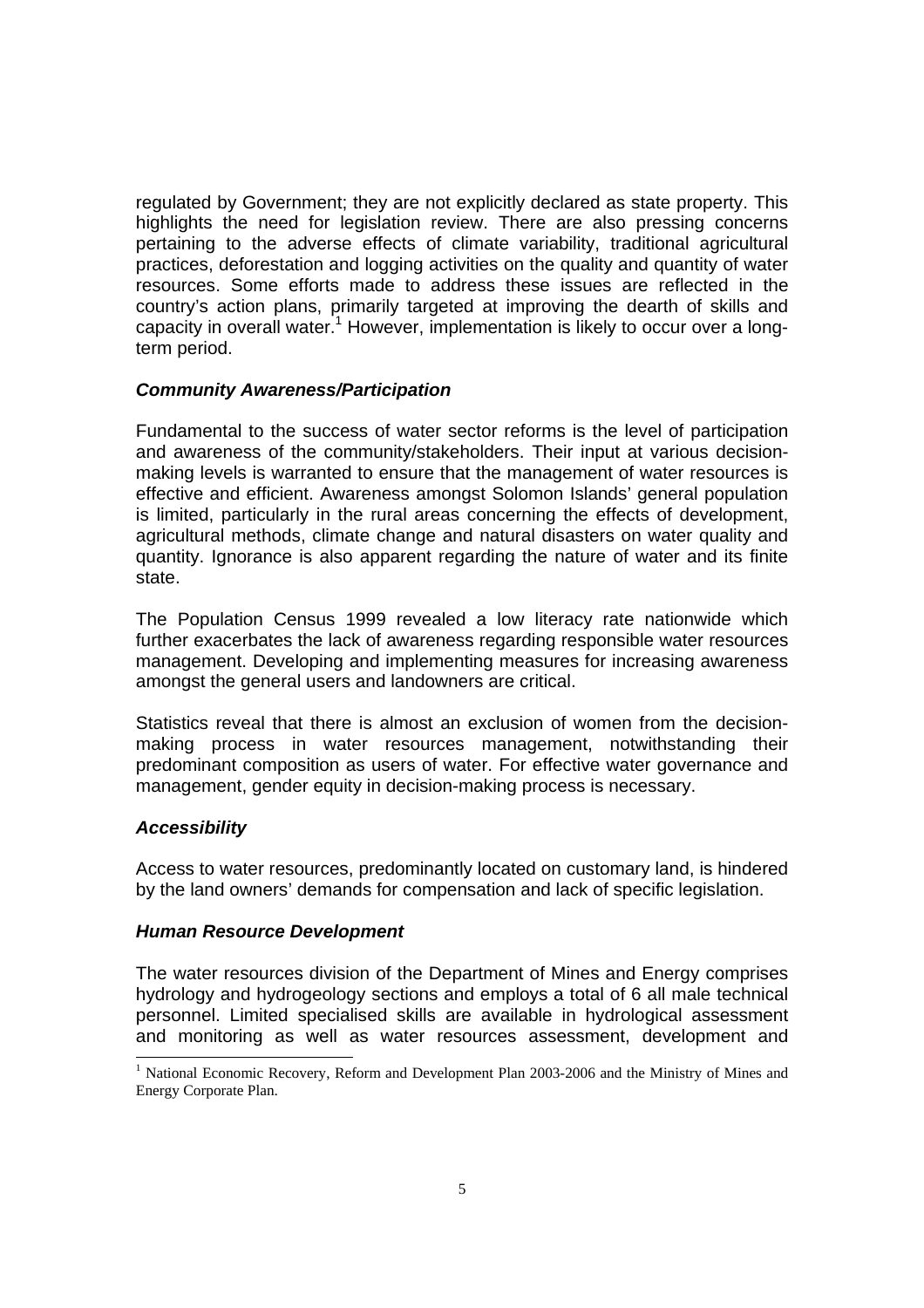management. There is a great demand for expertise in this area. In addition, enhanced skills development in policy formulation and review and planning are needed.

# *Financial Capacity*

Various programmes associated with improving water governance and management processes are funded by various donor agencies. However, effective implementation and monitoring activities are hindered by a lack of funds. Government budget estimates for 2006 – 2008 (Corporate Plan 2006- 2008) indicate that the water resources division of the Department of Mines and Energy receives less priority over the mines, geology and energy sectors.

#### **Water Services**

In the context of this policy, the definition for water services includes the provision of drinking water and wastewater services (including sewage treatment and also sanitation requirements) to households and industry.

#### *Water Supply and Sanitation*

The relationship between water and population can be summarized as "healthy water means healthy people". Everyone has the right to access safe and adequate water and good sanitation services. These essential basic services with appropriate awareness on hygiene can reduce health risks associated with bad water (eg. Diarrhea).

The Rural Water Supply and Sanitation (RWSS) Division of the Ministry of Health and Medical Services attempts to implement this important goal of safe water for health in the rural setting whilst SIWA for the urban setting.

#### *Infrastructure*

The infrastructure that supports the water services network in the Solomon Islands includes:

Urban:

- 17 water reservoir stations exist with capacities of around 10,000m<sup>3</sup> with 1/3 not in use.
- **Water transmission pipeline (length?)**
- Water distribution pipeline of 122km serves Honiara. PVC pipes make up the majority of the pipeline network.
- Chlorination disinfection facilities are located at water sources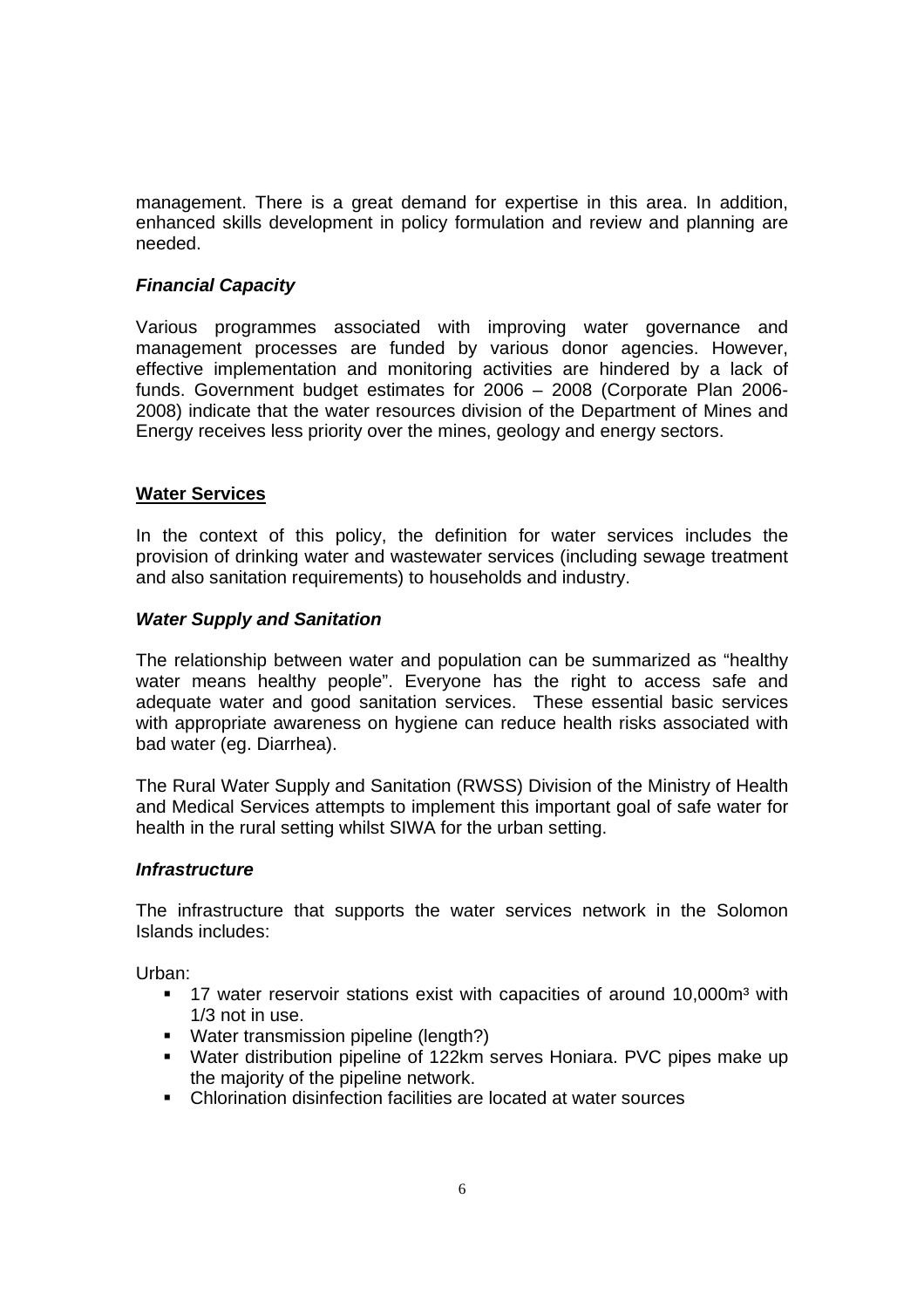- 4 groundwater bore fields White River borefield (JICA funded) used only for emergencies
- Konglai Spring source has one high lift pumping station which transfers the biggest volume of water and consumes the largest electric power.
- Domestic and communal septic tanks
- **Sewer pipelines connect 12% residents in Honiara**
- Small scale sewerage treatment facilities serve a central hospital and a few private companies in Honiara

| Assets                              | <b>Ministry of</b><br><b>Health/Provincial</b><br>Agencies (to be<br>provided) | <b>SIWA for</b><br><b>Honiara</b> | Total |
|-------------------------------------|--------------------------------------------------------------------------------|-----------------------------------|-------|
| <b>Spring Sources</b>               |                                                                                | 4                                 | 4     |
| Groundwater bore fields             | Nil                                                                            | 4                                 | 4     |
| Water treatment facilities          | Nil                                                                            | $\overline{0}$                    | 0     |
| High lift pumping stations          | Nil                                                                            | 4                                 | 4     |
|                                     |                                                                                |                                   |       |
| Reservoirs (capacity<br>$10,000m^3$ | Nil                                                                            | 17                                | 17    |
| Bore supply systems                 | Nil                                                                            | 5                                 | 5     |
| Pipe length (kilometers)            | 1788                                                                           | 122                               | 1910  |
| <b>PVC</b>                          |                                                                                | 78                                | 78    |
| Polyethylene                        |                                                                                | 9                                 | 9     |
| galvanize iron                      |                                                                                | 24                                | 24    |
| Cast iron                           |                                                                                | 12                                | 12    |
| Pipe size (diameter) range:         | 15-200 mm                                                                      | 13-450 mm                         |       |

#### *Service Providers*

Water services include the supply of water to domestic and commercial customers and the provision of sewerage systems to parts of the urban population. The Solomon Islands Water Authority (SIWA) currently delivers urban water supply and sewerage system services and products to customers residing within its zoned jurisdiction of operation, while the Ministry of Health provides water supply in rural areas and monitors the sanitary conditions for the whole country. The Ministry of Provincial Government and Constituency Development is responsible also for water supply in the provincial centers apart from the urban areas that are served by SIWA.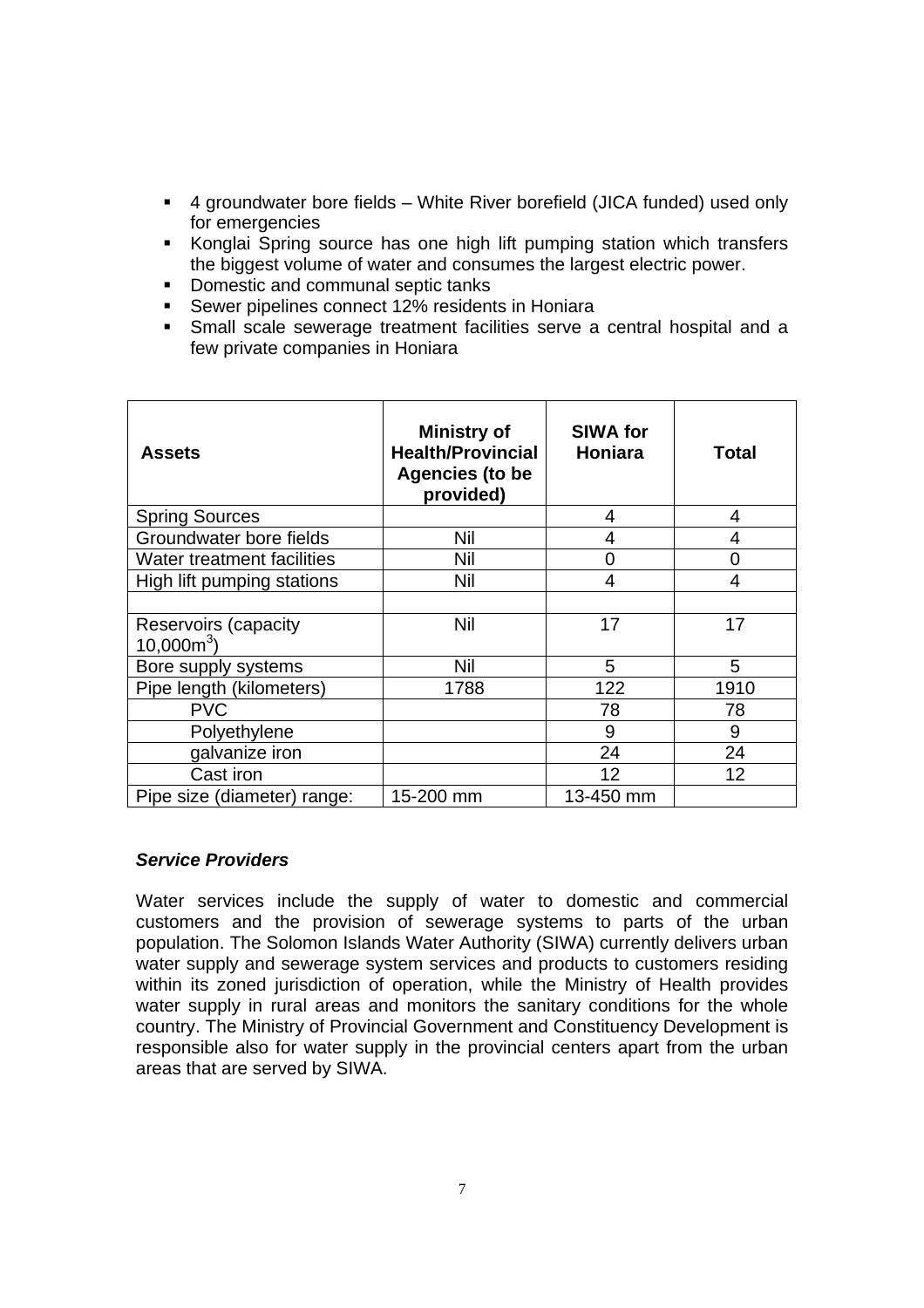Sludge (from septic tanks) collection services are operated by the Honiara City Council and a private company for the Capital.

#### *SIWA Customers*

|                                                                 | Honiara | All cities (incl.<br>Honiara, Noro, Auki &<br>Tulagi) |
|-----------------------------------------------------------------|---------|-------------------------------------------------------|
| Population in districts supplied by SIWA                        | 66,402  | 76,831                                                |
| Served population                                               | 49,221  | 56,094                                                |
| Served ratio (%)                                                | 74      | 73                                                    |
| <b>Customers</b>                                                | 6,510   | 7,321                                                 |
| Water consumption - domestic customers<br>(I/c/d)               | 197     | 168                                                   |
| Water consumption for all customers (I/c/d)                     | 334     | 276                                                   |
| Water Production (m <sup>3</sup> /day)                          | 25,719  | 28,751                                                |
| Sewage Discharged into Sewerage System<br>(m <sup>3</sup> /day) | 2,490   | 2,490                                                 |

*Source: Study of SIWA water supply and sewerage system, 2005, project for improvement of SIWA water supply and waste water service funded by JICA.*

# *Quality of Services*

During peak demand periods, approximately 25% of Honiara's water distribution districts suffer from low water pressure, resulting in inability to get water during the day. In the unserved areas within and outside the city boundaries, a significant number of residents, particularly women and children, are still performing the laborious task of drawing water directly from the springs or rivers for their basic needs. Recent reports indicate that customers whose tap water is derived from spring water sources often complain of the water quality after heavy rainfall periods in the corresponding catchment area.

# *Accessibility*

Most people have access to water in the Solomon Islands, however not all are connected to reticulated water. The 1999 Census deduced 60% of households were supplied by SIWA or by the Rural Water and Sanitation Supply Scheme, with only 52% having access to a piped water supply (69.6% in urban areas, 50% in rural areas). Nationwide, 38.1% of the households depend on outside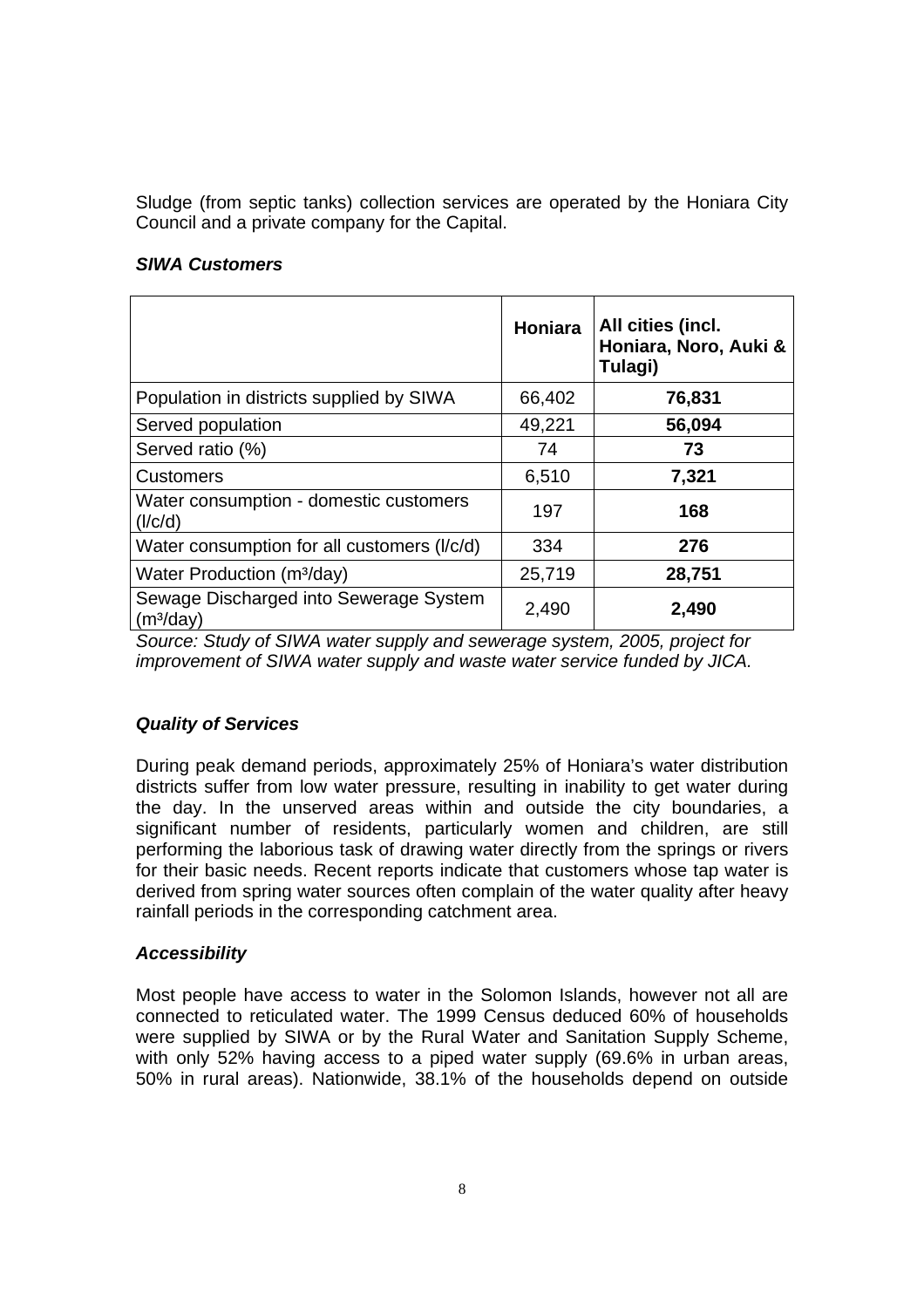shared piped water, 21.6% on rivers and streams and 16.4% on rain collection. It is noted that these data do not reflect access to "safe" water supply.

There are no sewage or water treatment facilities in the Solomon Islands except for a few small scale treatment facilities for sewage and chlorination disinfections facilities for water. In Honiara, 71% of the households have septic tanks and 5% of the residents are connected to a sewer pipeline. According to the 1999 census, 77% of total households in the Solomons do not have access to modern toilet facilities.

#### *Human Resources Development*

SIWA employs the majority of water services personnel in the sector. There is a demand to increase expertise in the areas of operation and maintenance of water supply facilities and customer management. Private sector participation is minimal.

The Ministry of Health employs 93 personnel for the rural water supply operation and maintenance

#### *Charges and Tariffs*

The current charge for sewerage services is 50% of the water consumption. In recent years SIWA has been achieving its financial goals on meeting operation and maintenance targets, with commercial water and sewerage bills accounting for 60% and 10% respectively of the total revenue. This is the result of SIWA's revised tariff and billing system in October 2003 and aggressive billing collection methods.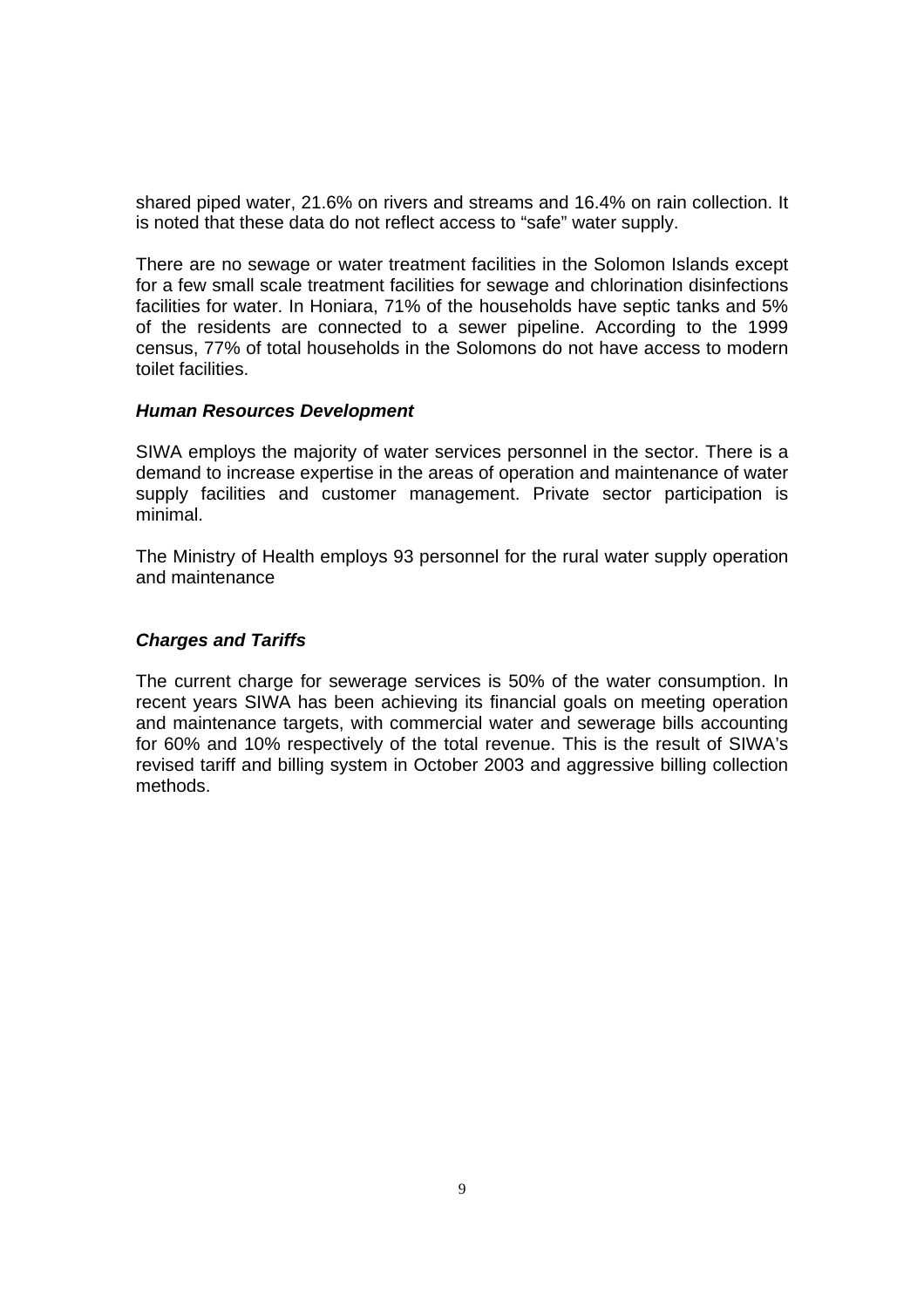# **ANALYSIS OF ISSUES TO JUSTIFY POLICY INITIATIVES**

The issues and challenges identified in the water sector to be addressed can be summarized as follows:

| Key area             | <b>Water Resources</b>                                                                                                                                                                                                                                                                                      | <b>Water Services</b>                                                                                                                                                                                                                                                                                                                               |
|----------------------|-------------------------------------------------------------------------------------------------------------------------------------------------------------------------------------------------------------------------------------------------------------------------------------------------------------|-----------------------------------------------------------------------------------------------------------------------------------------------------------------------------------------------------------------------------------------------------------------------------------------------------------------------------------------------------|
| Management           | Effective water governance is<br>Π<br>required to control, manage<br>and<br>water<br>protect<br>the<br>(includes)<br>resources<br>encouraging sound agricultural<br>practices) and environment<br>Water resource ownership is a<br>П<br>issue<br>and<br>major<br>requires<br>legislation to resolve this by | Water services provision for the<br>$\bullet$<br>is<br>the<br>shared<br>country<br>responsibility of three different<br>organizations<br>and<br>this<br>has<br>resulted<br>variable<br>and<br>in<br>inadequate levels of services.<br>inadequate<br>$\bullet$<br>The<br>wastewater<br>collection<br>and<br>treatment<br>systems threaten ecosystems |
|                      | placing this resource in the<br>charge of the State.<br>The provision of accurate and<br>timely data/information from all<br>providers<br>the<br>service<br>to<br>Department of Mines<br>and<br>Energy needs to be enforced.                                                                                | and public health and therefore<br>need to be addressed.<br>$\bullet$<br>The<br>need<br>upgrade<br>to<br>improve<br>infrastructure<br>and<br>maintenance of water supply<br>schemes are essential.                                                                                                                                                  |
| Capacity<br>building | Human resources need to be<br>Ξ<br>developed to<br>the<br>required<br>levels of competency with an<br>increased<br>specialised<br>knowledge and understanding<br>of water resources within the<br>country.(hydrological<br>assessments etc)                                                                 | Upskilling in<br>planning,<br>$\bullet$<br>management<br>and<br>technical<br>areas of water services supply<br>and wastewater management<br>in both rural and urban areas is<br>The<br>for<br>required.<br>need<br>skills<br>improved<br>in<br>demand<br>management is accentuated.                                                                 |
| Finance              | Lack of funds is a key factor for<br>$\bullet$<br>inability to<br>implement<br>the<br>water<br>management<br>sound<br>functions such as monitoring,<br>assessments and protection                                                                                                                           | There is lack of sustainability in<br>$\bullet$<br>recovery<br>and<br>cost<br>non-<br>financially viable operations in<br>rural areas. In urban areas,<br>low levels of cost recovery exist<br>due to high arrears and high<br>leakage in urban areas and<br>energy costs.                                                                          |
| Technology           | Technologies<br>change<br>Ξ<br>constantly and in order for<br>efficiency in water resources<br>appropriate<br>management,                                                                                                                                                                                   | Technology for water supply<br>$\bullet$<br>wastewater<br>and<br>treatment<br>needs to be sustainable and<br>appropriate. Personnel need to                                                                                                                                                                                                         |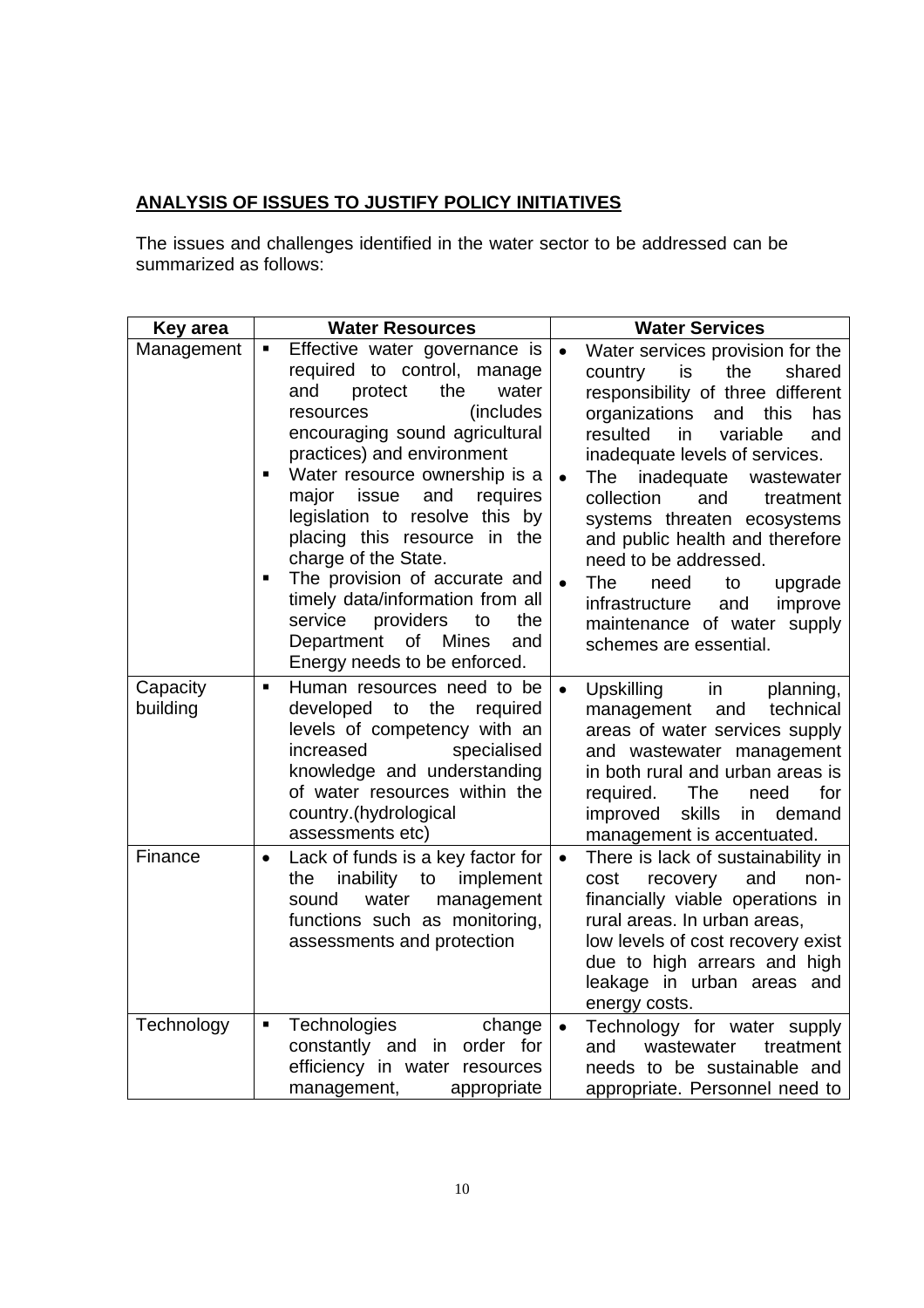|                                  | technologies<br>need<br>be<br>to<br>invested in<br>utilized.<br>and<br>Upgrading of water quality<br>equipment and<br>laboratory<br>facilities services is needed to<br>proper monitoring<br>conduct<br>activities pertaining to water<br>quality and quantity.                                                                                                                                                             | be trained on the use of the<br>technology.                                                                                                                                                                      |
|----------------------------------|-----------------------------------------------------------------------------------------------------------------------------------------------------------------------------------------------------------------------------------------------------------------------------------------------------------------------------------------------------------------------------------------------------------------------------|------------------------------------------------------------------------------------------------------------------------------------------------------------------------------------------------------------------|
| Awareness<br>and<br>Consultation | Aggressive public awareness is<br>٠<br>needed against unnecessary<br>developments including logging<br>activities<br>that<br>causes<br>contamination. Other proactive<br>needed<br>to I<br>are<br>measures<br>periods of water<br>counter<br>shortages.<br>consultation<br>Effective<br>and<br>٠<br>collaboration with land owners<br>essential to<br>minimize<br>are<br>conflict arising over access to<br>water resources | There is limited<br>community<br>$\bullet$<br>involvement in water service<br>planning,<br>management<br>and<br>delivery.<br>High<br>loss<br>through<br>water<br>$\bullet$<br>leakage and unwise consumer<br>use |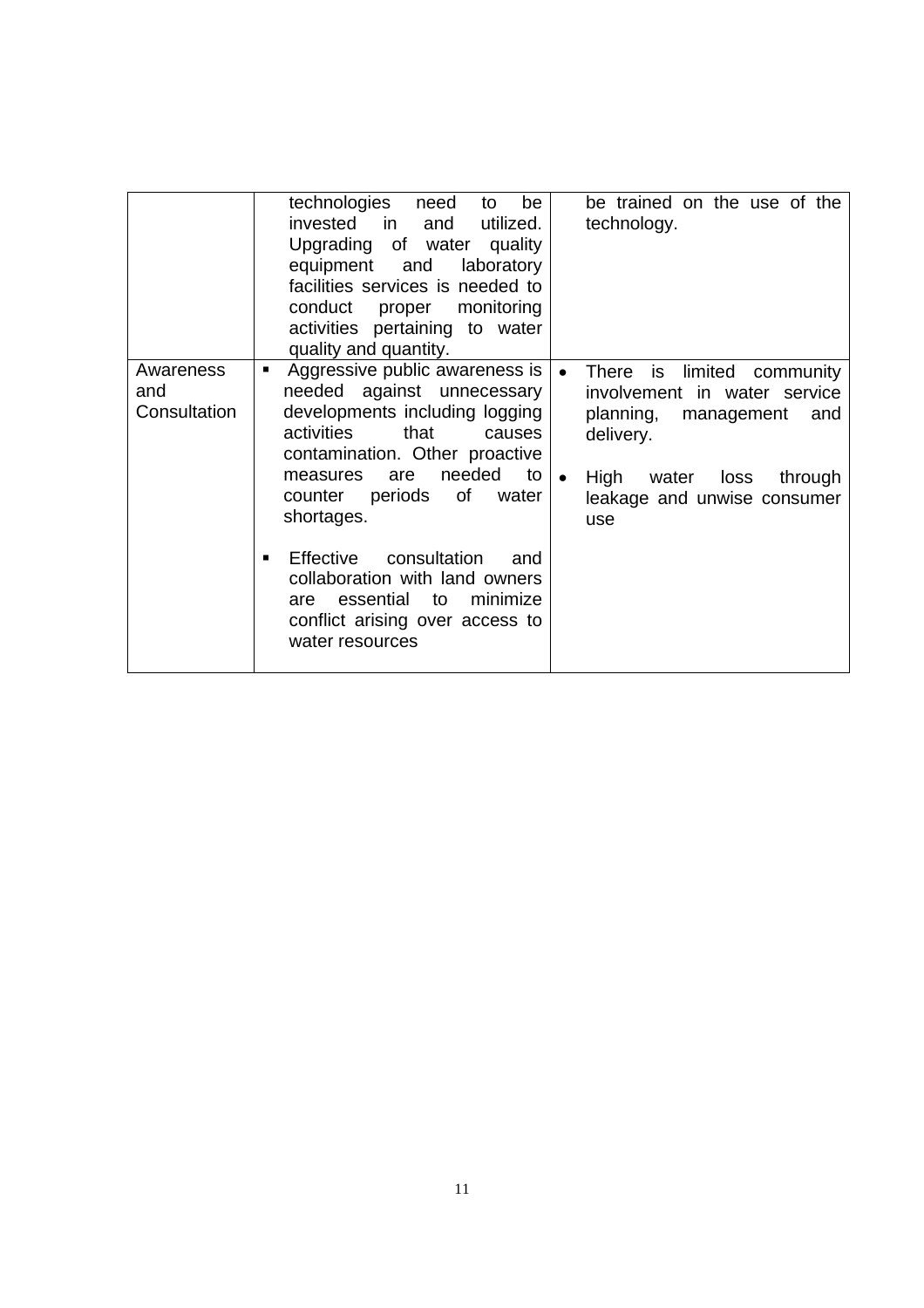# **DEVELOPMENT OBJECTIVES**

The following objectives have been identified for policy development and are aimed at facilitating an enabling environment that encompasses the principles of good governance, sustainability and accountability.

- 1. Sustainable water resources management for the sector
- 2. Universal access to safe and reliable water
- 3. Increased access to basic sanitation and wastewater disposal
- 4. Efficient and effective water, sanitation and wastewater services
- 5. Strengthened financial viability for the water sector
- 6. Wider public education and awareness on water issues

## **IMPLEMENTING STRATEGIES**

The following strategies have been identified for achieving the policy objectives.

- *1. Sustainable water resources management for the sector* 
	- Adopt an integrated sectoral approach for the effective management of water resources (need strong political will and agreement from cross sectors);
	- **Develop appropriate institutional framework that supports sound water** sector governance (include formulation of coordinating bodies, apex body etc);
	- Develop appropriate legislative and regulatory framework that addresses key issues relating to water conservation, water ownership rights, water allocation and abstraction, water quality protection and monitoring etc;
	- Build up and maintain institutional and technical capacity in water resources development, assessment, monitoring and management
	- **Strengthen collaboration between the Government and donor countries** for exchange of information, knowledge and skills transfer, etc
- *2. Universal access to safe and reliable water* 
	- **Ensure accessibility and availability of water supply services at most** times;
	- **IMPROVE and rehabilitate water supply systems, particularly in the rural** areas;
	- Ensure compliance with regulation, government policies and international water quality standards;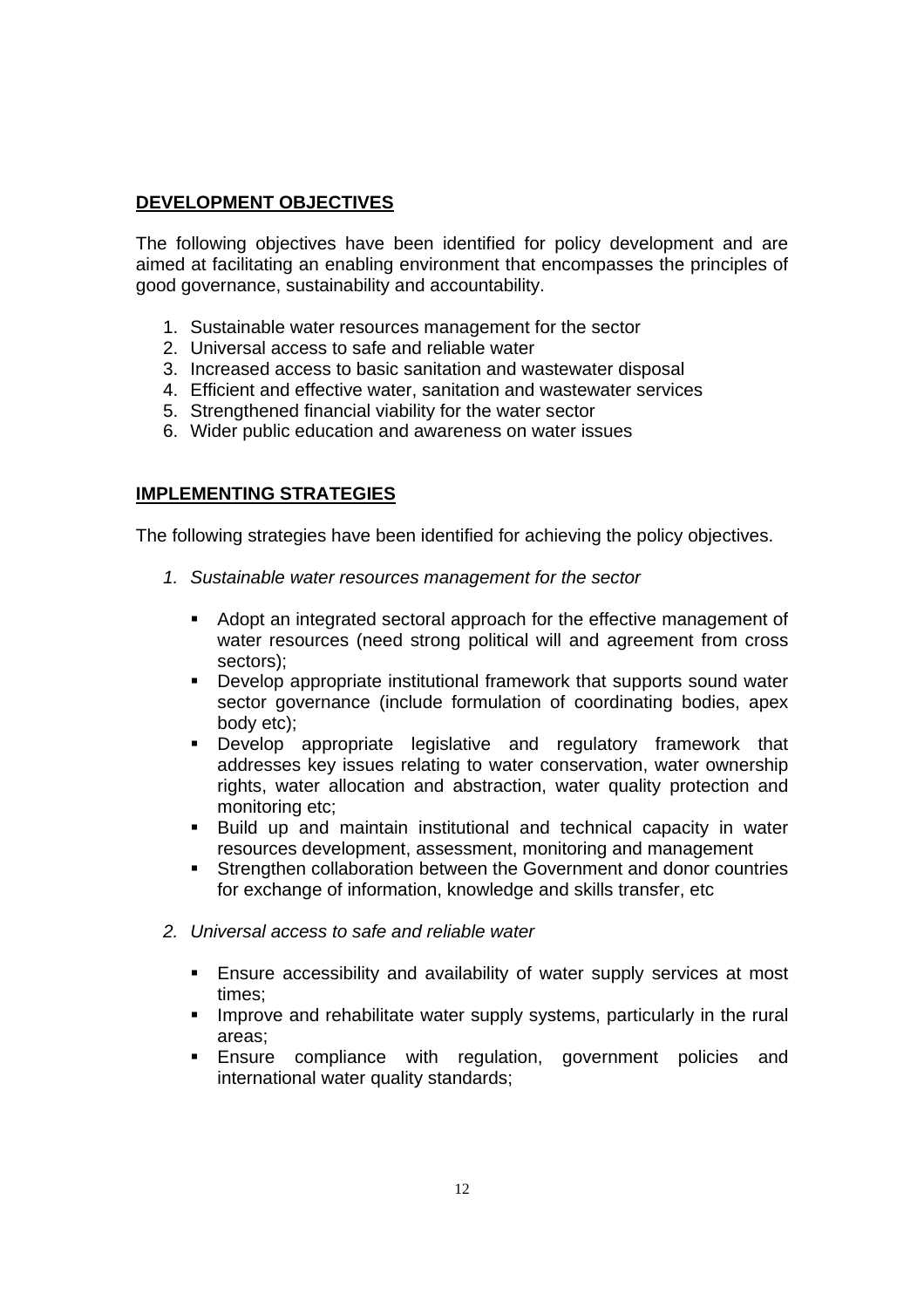- Revise and adopt appropriate water tariff system and pricing strategy for both urban and rural areas, while maintaining affordability element
- *3. Increased access to basic sanitation and wastewater disposal* 
	- Increase access of the population to basic sanitation services;
	- **Plan and implement sanitation and wastewater improvements in both** urban and rural areas (includes rehabilitation of existing sewer network);
	- Consider outsourcing or sub-contracting service alternatives to increase access to sanitation services;
	- Strengthen community awareness on sanitation issues
- *4. Efficient and effective water, sanitation and wastewater services* 
	- Ensure ongoing effective consultation with customers to match service delivery with needs;
	- Encourage private sector participation in the delivery of water and sanitation and wastewater services, such as meter reading, engage in government or donor-funded projects;
	- **•** Develop appropriate wastewater collection and treatment facilities and related services;
	- **Provide appropriate service standards for quality and safety;**
	- **Enhance efficiency and effectiveness of water supply and sanitation** systems and service provision through sound asset management, appropriate technology, innovative techniques, revised procedures and plans, total quality management principles etc;
	- Build human resources capacity to manage, develop and sustain water supply and sanitation services (demand management skills etc);
	- **Ensure management systems are aligned with best practice use and** reuse of water resources;
	- Ensure improved public health in the provision of sanitation services;
	- **Ensure cost-recovery methods are appropriate through the careful** transfer of costs of supply and treatment from the provider to the consumer
- *5. Strengthened financial viability for the water sector* 
	- **Encourage private sector investment in the water sector**
	- **Increase opportunity for joint venture prospects**
	- **Decrease dependence on foreign aid for water sector development**
	- **Implement active tariff policies to generate sufficient and inflation**proof cashflow
	- Develop local capital markets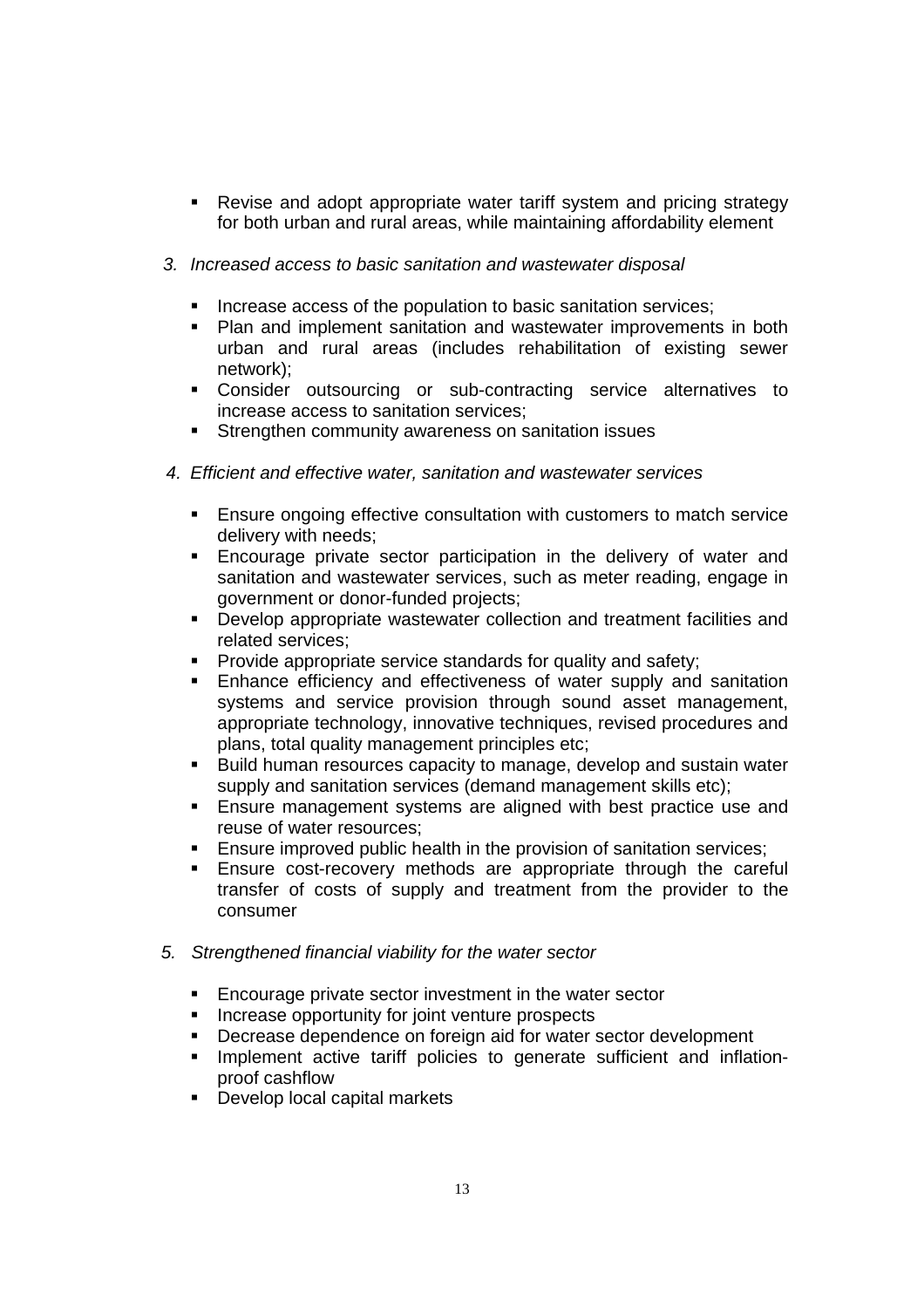- **Tap into potential sources of grants from international aid agencies**
- *6. Wider public education and awareness on water issues* 
	- Enhance public relations between service providers and customers to minimise conflicts over land access and water rights;
	- Educate the community/village water schemes to ensure their autonomy in providing and managing safe and reliable water for their beneficiaries;
	- Encourage early education for children on the extensive water issues, especially at the primary level.
	- Extend awareness campaign programmes to cover churches, NGOs and the chiefly systems on future impacts against unnecessary development such as logging and deforestation in relation to water.
	- Enhance community participation and awareness in planning and decision making processes, with particular regard to inclusion of women
	- **Enhance awareness and capacity in river-basin and watershed** management
	- **Promote Benchmarking on appropriate and relevant water indicators** amongst the rural water supply schemes and encourage provinces to share skills and information data

# **SECTOR REGULATION**

The establishment of a regulatory function is necessary for monitoring the implementation of the Water Policy. It shall ensure that this Policy is adhered to with integrity, impartiality and fairness. This will be effected through strict observance of the provisions of the Acts and Regulations concerned.

The Ministry of Natural Resources shall establish an independent unit charged with the monitoring and licensing functions for the sector. Data collection and analysis for sector performance monitoring will be carried out by this unit.

# **IMPLEMENTATION OF POLICY**

Proposed changes in legislation will contain the necessary provisions and flexibility for the implementation of this policy. The Ministry of of Mines, Energy will be responsible for administering the legislation and spearheading the continuous review of this policy.